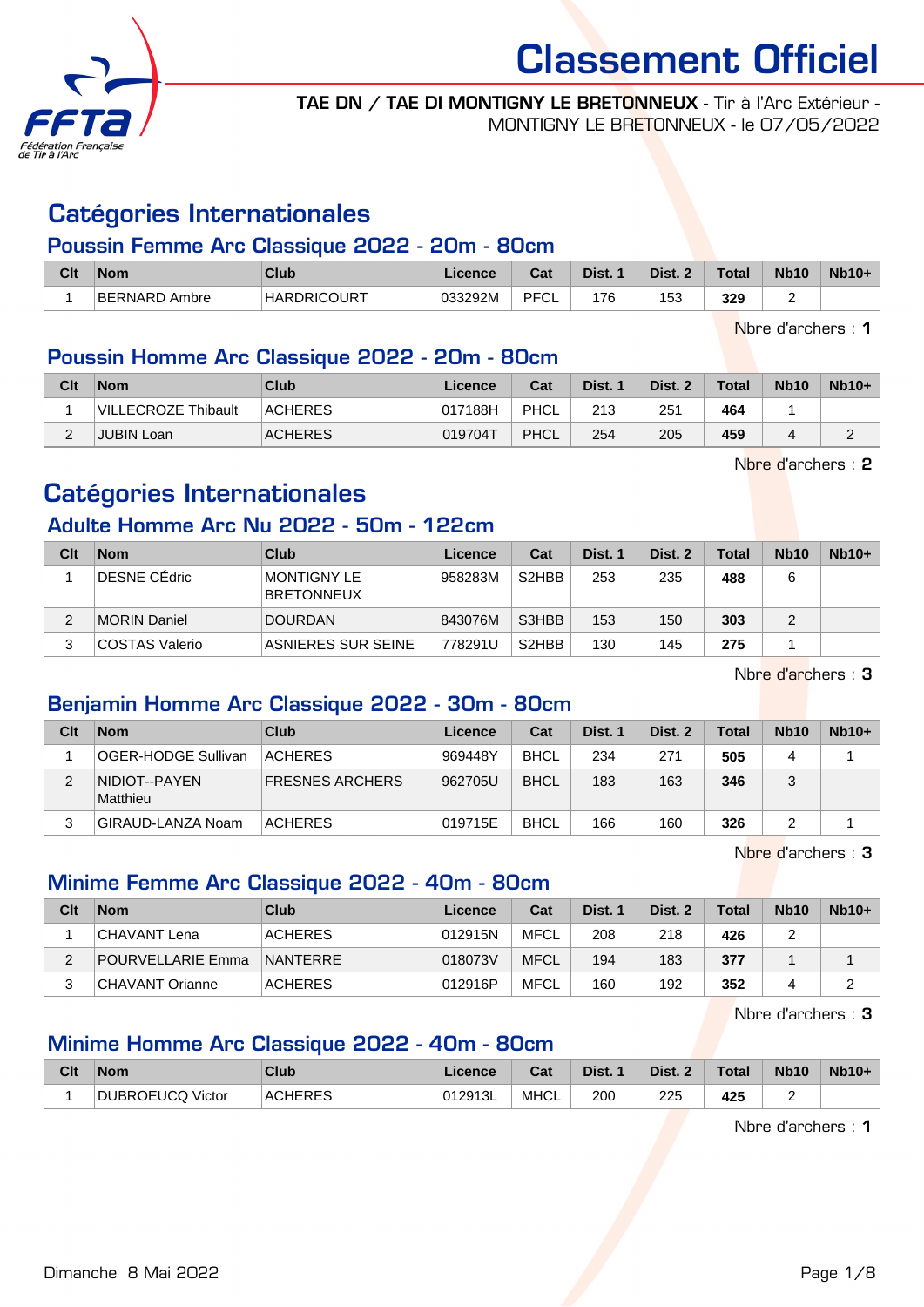

#### TAE DN / TAE DI MONTIGNY LE BRETONNEUX - Tir à l'Arc Extérieur - MONTIGNY LE BRETONNEUX - le 07/05/2022

#### Cadet Homme Arc Classique 2022 - 60m - 122cm

| Clt | <b>Nom</b>            | Club                  | Licence | Cat         | Dist. 1 | Dist. 2 | <b>Total</b> | <b>Nb10</b> | $Nb10+$ |
|-----|-----------------------|-----------------------|---------|-------------|---------|---------|--------------|-------------|---------|
|     | ROMMEVAUX Theotime    | ⊺LMSC - CSA ARC       | 866013U | <b>CHCL</b> | 298     | 276     | 574          |             | 3       |
| っ   | ADAM PREJEAN Killian  | <b>GRAND QUEVILLY</b> | 918126N | <b>CHCL</b> | 267     | 290     | 557          |             | 3       |
|     | APPELTANTS Tom        | <b>CHAVILLE</b>       | 968843R | CHCL        | 269     | 285     | 554          |             |         |
| 4   | <b>HOFMANN Nathan</b> | <b>ACHERES</b>        | 887909U | CHCL        | 253     | 263     | 516          |             | 2       |

Nbre d'archers : 4

### Junior Homme Arc Classique 2022 - 70m - 122cm

| Clt | <b>Nom</b>         | Club                                 | Licence | Cat         | Dist. 1 | Dist. 2 | <b>Total</b> | <b>Nb10</b> | $Nb10+$ |
|-----|--------------------|--------------------------------------|---------|-------------|---------|---------|--------------|-------------|---------|
|     | SIMERAY Tao        | <b>BUC</b>                           | 790370Y | <b>JHCL</b> | 297     | 319     | 616          | 15          | 5       |
| ◠   | LE GRUIEC Corentin | <b>MAUREPAS</b>                      | 926771K | <b>JHCL</b> | 301     | 279     | 580          | 10          | 3       |
| 3   | MIOTTO Gabriel     | <b>CARRIERES SUR</b><br><b>SEINE</b> | 820786J | <b>JHCL</b> | 238     | 262     | 500          | 5           | ⌒       |

Nbre d'archers : 3

#### Senior 1 Femme Arc Classique 2022 - 70m - 122cm

| Clt | <b>Nom</b>         | Club            | Licence | Cat                | Dist. 1 | Dist. 2 | <b>Total</b> | <b>Nb10</b> | $Nb10+$ |
|-----|--------------------|-----------------|---------|--------------------|---------|---------|--------------|-------------|---------|
|     | BANCKAERT Tiffanie | <b>HANCHES</b>  | 413826L | S <sub>1</sub> FCL | 275     | 278     | 553          |             |         |
|     | WIRTH Kelly        | <b>CHAVILLE</b> | 893316W | S <sub>1</sub> FCL | 251     | 248     | 499          |             |         |

Nbre d'archers : 2

#### Senior 1 Homme Arc Classique 2022 - 70m - 122cm

| Clt | <b>Nom</b>              | Club                | Licence | Cat                | Dist. 1 | Dist. 2 | Total | <b>Nb10</b> | $Nb10+$        |
|-----|-------------------------|---------------------|---------|--------------------|---------|---------|-------|-------------|----------------|
|     | <b>BLANDIN Thomas</b>   | <b>ACHERES</b>      | 688699L | S <sub>1</sub> HCL | 308     | 314     | 622   | 17          |                |
| 2   | <b>LEFRANCOIS lanis</b> | <b>PERPIGNAN</b>    | 731892K | S <sub>1</sub> HCL | 300     | 317     | 617   | 13          | 4              |
| 3   | <b>BRILLAND Cedric</b>  | <b>HANCHES</b>      | 824334R | S <sub>1</sub> HCL | 277     | 286     | 563   | 10          | $\overline{2}$ |
| 4   | HADJAL Florian          | <b>ELANCOURT</b>    | 725153K | S <sub>1</sub> HCL | 287     | 267     | 554   | 9           |                |
| 5   | <b>BOURDON Cedric</b>   | LE PLESSIS ROBINSON | 872801X | S <sub>1</sub> HCL | 271     | 249     | 520   | 8           | 3              |

Nbre d'archers : 5

#### Senior 2 Femme Arc Classique 2022 - 70m - 122cm

| Clt | <b>Nom</b>          | Club           | Licence | Cat   | Dist. 1 | Dist. 2 | <b>Total</b> | <b>Nb10</b> | $Nb10+$ |
|-----|---------------------|----------------|---------|-------|---------|---------|--------------|-------------|---------|
|     | WILLEMENOT Nathalie | <b>ANTONY</b>  | 788661R | S2FCL | 273     | 269     | 542          |             |         |
| -   | VILLAUME Catherine  | <b>ACHERES</b> | 935847A | S2FCL | 234     | 248     | 482          |             |         |

Nbre d'archers : 2

#### Senior 2 Homme Arc Classique 2022 - 70m - 122cm

| Clt | <b>Nom</b>               | Club            | Licence | Cat                | Dist. | Dist. 2 | <b>Total</b> | <b>Nb10</b> | $Nb10+$ |
|-----|--------------------------|-----------------|---------|--------------------|-------|---------|--------------|-------------|---------|
|     | MOUHYI Adnane            | <b>COLOMBES</b> | 929115H | S2HCL              | 304   | 293     | 597          | л           |         |
| _   | <b>SCHNEIDER Florent</b> | <b>BUC</b>      | 302657A | S <sub>2</sub> HCL | 294   | 298     | 592          |             |         |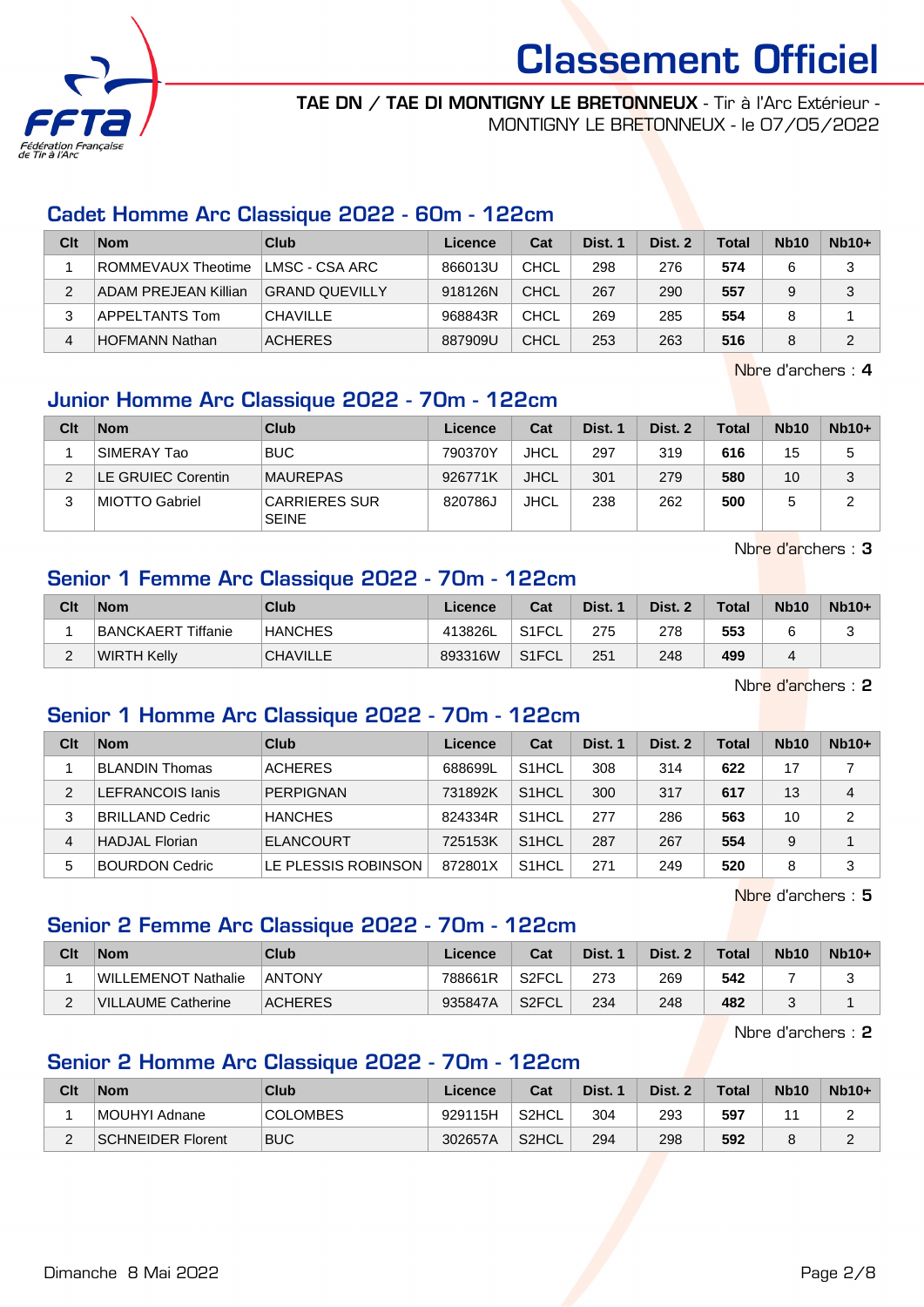

#### TAE DN / TAE DI MONTIGNY LE BRETONNEUX - Tir à l'Arc Extérieur - MONTIGNY LE BRETONNEUX - le 07/05/2022

### Senior 2 Homme Arc Classique 2022 - 70m - 122cm (Suite)

| Clt            | <b>Nom</b>              | <b>Club</b>                             | <b>Licence</b> | Cat                | Dist. 1 | Dist. 2 | <b>Total</b> | <b>Nb10</b>    | $Nb10+$        |
|----------------|-------------------------|-----------------------------------------|----------------|--------------------|---------|---------|--------------|----------------|----------------|
| 3              | <b>CHEVRET Gregory</b>  | <b>BONDY AS</b>                         | 283450Y        | S <sub>2</sub> HCL | 294     | 293     | 587          | 6              | 2              |
| $\overline{4}$ | <b>VERNEUIL Marc</b>    | <b>BUC</b>                              | 340010B        | S2HCL              | 290     | 277     | 567          | 8              | 3              |
| 5              | <b>VANNIER Pascal</b>   | <b>FRESNES ARCHERS</b>                  | 413352W        | S2HCL              | 291     | 275     | 566          | 6              | 2              |
| 6              | <b>JEAN Olivier</b>     | <b>RAMBOUILLET</b>                      | 648150L        | S2HCL              | 282     | 268     | 550          | 11             | 3              |
| $\overline{7}$ | LEFAUCHEUX Jerome       | <b>ISSY LES MOULINEAUX</b>              | 861842K        | S2HCL              | 273     | 267     | 540          | 7              | 3              |
| 8              | <b>CARMONA Francois</b> | <b>ISSY LES MOULINEAUX</b>              | 872896A        | S2HCL              | 264     | 273     | 537          | 8              |                |
| 9              | <b>LANCELOT Didier</b>  | <b>CHAVILLE</b>                         | 868554F        | S2HCL              | 275     | 233     | 508          | 6              | 2              |
| 10             | <b>MERMET Loic</b>      | <b>ANTONY</b>                           | 886042P        | S <sub>2</sub> HCL | 245     | 259     | 504          | 10             | $\overline{4}$ |
| 11             | <b>DUONG Anh Dung</b>   | <b>STE GENEVIEVE DES</b><br><b>BOIS</b> | 909337K        | S <sub>2</sub> HCL | 238     | 261     | 499          | 4              |                |
| 12             | <b>REGNAULT Nicolas</b> | <b>CHAVILLE</b>                         | 965355Z        | S <sub>2</sub> HCL | 219     | 221     | 440          | $\overline{4}$ |                |
| 13             | <b>SVEHLA Eric</b>      | <b>MAUREPAS</b>                         | 708619N        | S <sub>2</sub> HCL | 182     | 181     | 363          | 2              |                |

Nbre d'archers : 13

#### Senior 3 Homme Arc Classique 2022 - 60m - 122cm

| Clt | <b>Nom</b>              | Club                       | icence  | ◠fi<br>uai | Dist. | Dist. | <b>Total</b> | <b>Nb10</b> | $Nb10+$ |
|-----|-------------------------|----------------------------|---------|------------|-------|-------|--------------|-------------|---------|
|     | <b>PERON E</b><br>Erwan | i ARC CLUB<br><b>PARIS</b> | 602665W | S3HCL      | 236   | 274   | 510          |             |         |

Nbre d'archers : 1

#### Senior 1 Homme Arc à Poulies 2022 - 50m - 80cm

| Clt | <b>Nom</b>   | Club                           | Licence | Cat                | Dist. | Dist. 2<br>- 2 | <b>Total</b> | <b>Nb10</b> | $Nb10+$ |
|-----|--------------|--------------------------------|---------|--------------------|-------|----------------|--------------|-------------|---------|
|     | ALOUANI Neil | RUEIL MALMAISON<br><b>STAR</b> | 840854X | S <sub>1</sub> HCO | 345   | 341            | 686          | $\Lambda'$  | 14      |

Nbre d'archers : 1

#### Senior 2 Femme Arc à Poulies 2022 - 50m - 80cm

| Clt | <b>Nom</b>                        | Club            | ∟icence | Cat                | Dist. | Dist. 2 | <b>Total</b> | <b>Nb10</b> | $Nb10+$ |
|-----|-----------------------------------|-----------------|---------|--------------------|-------|---------|--------------|-------------|---------|
|     | <b>DE LOBEL MAHY</b><br>Christine | <b>CHAVILLE</b> | 883967J | S <sub>2</sub> FCO | 283   | 296     | 579          | 4C<br>ن ا   | u       |

Nbre d'archers : 1

#### Senior 2 Homme Arc à Poulies 2022 - 50m - 80cm

| Clt | <b>Nom</b>                      | Club                   | Licence | Cat                | Dist. 1 | Dist. 2 | <b>Total</b> | <b>Nb10</b> | $Nb10+$ |
|-----|---------------------------------|------------------------|---------|--------------------|---------|---------|--------------|-------------|---------|
|     | LE CUNFF Luc                    | <b>ANTONY</b>          | 306910Y | S <sub>2</sub> HCO | 331     | 323     | 654          | 25          | 6       |
| 2   | <b>DE LOBEL MAHY</b><br>Antoine | <b>CHAVILLE</b>        | 789941G | S <sub>2</sub> HCO | 328     | 324     | 652          | 18          | 5       |
| 3   | NIDIOT Jean-Michel              | <b>FRESNES ARCHERS</b> | 884259B | S <sub>2</sub> HCO | 302     | 296     | 598          | 6           | 2       |
| 4   | <b>TREBBIA Xavier</b>           | <b>VESINET-CHATOU</b>  | 013235L | S <sub>2</sub> HCO | 275     | 286     | 561          |             | 2       |

Nbre d'archers : 4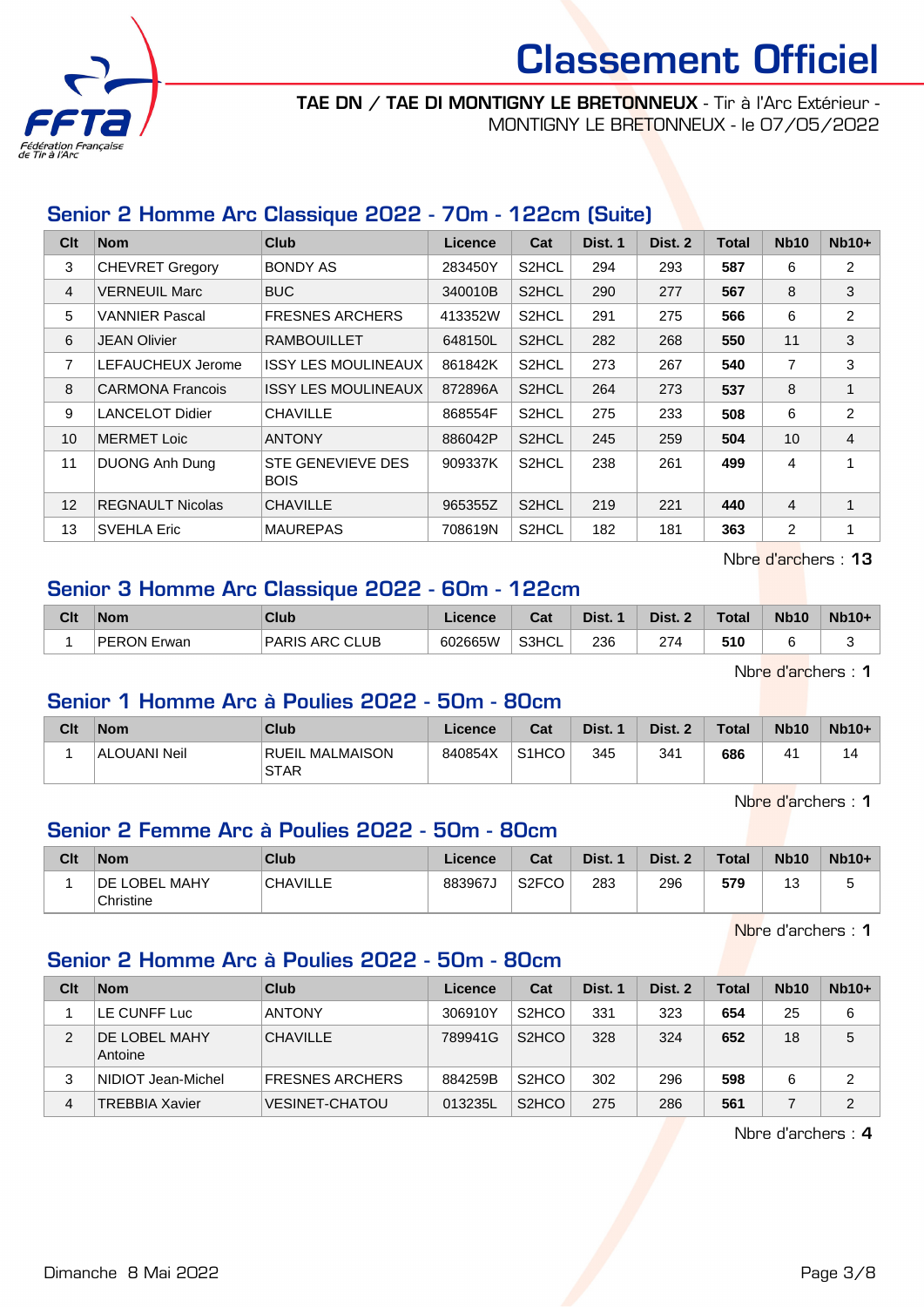

#### TAE DN / TAE DI MONTIGNY LE BRETONNEUX - Tir à l'Arc Extérieur - MONTIGNY LE BRETONNEUX - le 07/05/2022

#### Senior 3 Homme Arc à Poulies 2022 - 50m - 80cm

| Clt      | <b>Nom</b>        | Club          | Licence | Cat   | Dist. | Dist. 2 | <b>Total</b> | <b>Nb10</b> | $Nb10+$ |
|----------|-------------------|---------------|---------|-------|-------|---------|--------------|-------------|---------|
|          | HUON Guv          | AUBERGENVILLE | 287684A | S3HCO | 338   | 332     | 670          | 35          |         |
| $\Omega$ | <b>BRUNO Marc</b> | <b>POISSY</b> | 336433N | S3HCO | 318   | 317     | 635          | 21          |         |

Nbre d'archers : 2

## Catégories Nationales

#### Benjamin Homme Arc Classique 2022 - 20m - 80cm

| Clt | <b>Nom</b>                 | Club               | Licence | ن م<br>⊍dl  | Dist. | Dist. 2 | <b>Total</b> | <b>Nb10</b> | $Nb10+$ |
|-----|----------------------------|--------------------|---------|-------------|-------|---------|--------------|-------------|---------|
|     | <b>BALAO FENG Benjamin</b> | <b>HARDRICOURT</b> | 011639B | <b>BHCL</b> | 260   | 272     | 532          |             |         |

Nbre d'archers : 1

#### Cadette Femme Arc Classique 2022 - 50m - 122cm

| Clt | <b>Nom</b>                  | <b>Club</b>          | Licence | Cat         | Dist. 1 | Dist. 2 | <b>Total</b> | <b>Nb10</b> | $Nb10+$ |
|-----|-----------------------------|----------------------|---------|-------------|---------|---------|--------------|-------------|---------|
|     | LENOIR THORAVAL<br>Eleonore | IISSY LES MOULINEAUX | 936046S | <b>CFCL</b> | 265     | 245     | 510          |             |         |

Nbre d'archers : 1

#### Cadet Homme Arc Classique 2022 - 50m - 122cm

| Clt | <b>Nom</b>               | Club                | Licence | Cat         | Dist. 1 | Dist. 2 | Total | <b>Nb10</b>    | $Nb10+$ |
|-----|--------------------------|---------------------|---------|-------------|---------|---------|-------|----------------|---------|
|     | DESHAYES Marceau         | LE PLESSIS ROBINSON | 987078L | CHCL        | 281     | 285     | 566   | 44             |         |
|     | GOULIER Louis            | <b>HARDRICOURT</b>  | 984765X | CHCL        | 278     | 256     | 534   | $\overline{1}$ |         |
| っ   | <b>APPELTANTS Alexis</b> | <b>CHAVILLE</b>     | 941664Y | <b>CHCL</b> | 263     | 268     | 531   |                |         |

Nbre d'archers : 3

#### Junior Homme Arc Classique 2022 - 50m - 122cm

| Clt | <b>Nom</b>        | Club                |         | <b>Both</b><br>⊌α | Dist. | Dist. 2 | Total | <b>Nb10</b> | $Nb10+$ |
|-----|-------------------|---------------------|---------|-------------------|-------|---------|-------|-------------|---------|
|     | LAVERDURE Mickael | LE PLESSIS ROBINSON | 916420J | <b>JHCL</b>       | 248   | 290     | 538   |             |         |

Nbre d'archers : 1

#### Senior 1 Femme Arc Classique 2022 - 50m - 122cm

| Clt | <b>Nom</b>               | Club           | Licence | Cat                | Dist. 1 | Dist. 2 | <b>Total</b> | <b>Nb10</b> | $Nb10+$ |
|-----|--------------------------|----------------|---------|--------------------|---------|---------|--------------|-------------|---------|
|     | <b>BRES Claire-Eline</b> | ESSARTS-LE-ROI | 665234F | S1FCL              | 295     | 306     | 601          |             |         |
|     | <b>TOLKACHOVA Anna</b>   | <b>ANTONY</b>  | 011167N | S <sub>1</sub> FCL | 277     | 217     | 494          |             |         |

Nbre d'archers : 2

#### Senior 1 Homme Arc Classique 2022 - 50m - 122cm

| Clt | <b>Nom</b>            | Club            | Licence | Cat                | Dist. 1 | Dist. 2 | Total | <b>Nb10</b> | $Nb10+$ |
|-----|-----------------------|-----------------|---------|--------------------|---------|---------|-------|-------------|---------|
|     | LEONARD Mickael       | ESSARTS-LE-ROI  | 014390S | S <sub>1</sub> HCL | 293     | 303     | 596   | 12          | 4       |
|     | WENDEN Emmanuel       | <b>CHAVILLE</b> | 808483L | S <sub>1</sub> HCL | 269     | 295     | 564   |             |         |
|     | <b>BERNARD Xavier</b> | <b>ANTONY</b>   | 886611H | S <sub>1</sub> HCL | 262     | 246     | 508   | 4           |         |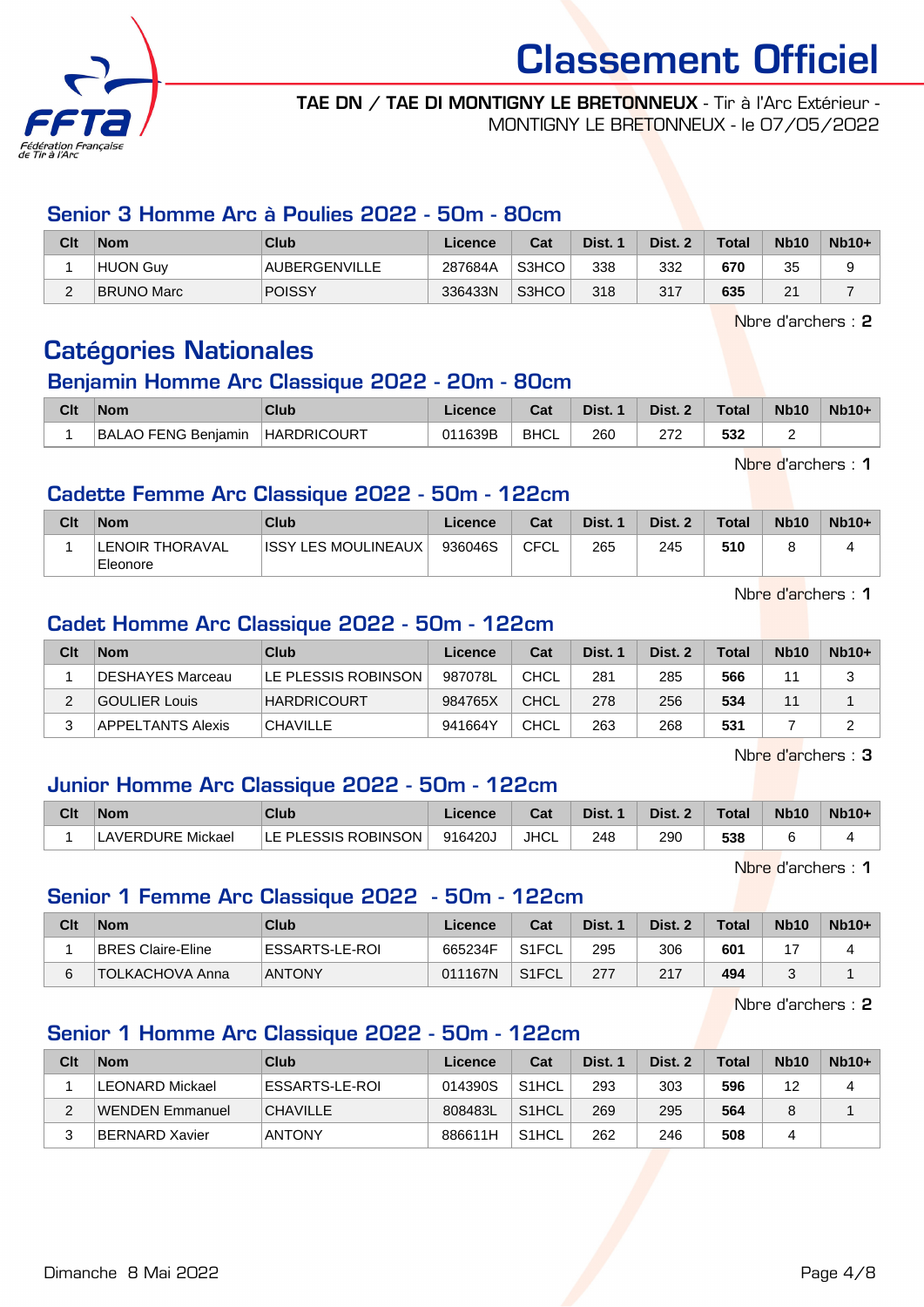

#### TAE DN / TAE DI MONTIGNY LE BRETONNEUX - Tir à l'Arc Extérieur - MONTIGNY LE BRETONNEUX - le 07/05/2022

### Senior 1 Homme Arc Classique 2022 - 50m - 122cm (Suite)

| Clt      | <b>Nom</b>              | Club            | .icence | ◠っィ<br>ખ્વા        | Dist. | Dist.           | <b>Total</b> | <b>Nb10</b> | <b>Nb10+</b> |
|----------|-------------------------|-----------------|---------|--------------------|-------|-----------------|--------------|-------------|--------------|
| $\prime$ | Simon<br><b>GUIDERA</b> | <b>CHAVILLE</b> | 008752N | S <sub>1</sub> HCL | 239   | 25 <sup>′</sup> | 490          |             |              |

Nbre d'archers : 4

#### Senior 2 Femme Arc Classique 2022 - 50m - 122cm

| Clt            | <b>Nom</b>               | Club                | Licence | Cat                | Dist. 1 | Dist. 2 | Total | <b>Nb10</b> | $Nb10+$        |
|----------------|--------------------------|---------------------|---------|--------------------|---------|---------|-------|-------------|----------------|
|                | MOULIN Valerie           | <b>ANTONY</b>       | 821473F | S <sub>2</sub> FCL | 294     | 297     | 591   | 14          | 4              |
| $\mathfrak{p}$ | <b>SAROCHUS Blandine</b> | <b>CRETEIL</b>      | 848073U | S <sub>2</sub> FCL | 289     | 289     | 578   | 10          | 4              |
| 3              | MORZADEC Mireille        | <b>ELANCOURT</b>    | 411027U | S <sub>2</sub> FCL | 280     | 296     | 576   | 15          | $\overline{4}$ |
| 4              | <b>DEN BRABER Muriel</b> | <b>MONTROUGE</b>    | 745430A | S <sub>2</sub> FCL | 276     | 278     | 554   | 9           | 5              |
| 5              | <b>ORSONI Alexina</b>    | <b>CHAVILLE</b>     | 809268P | S <sub>2</sub> FCL | 278     | 267     | 545   |             | 3              |
|                | <b>MILLOT Valerie</b>    | LE PLESSIS ROBINSON | 942679B | S <sub>2</sub> FCL | 224     | 231     | 455   | 4           | $\overline{2}$ |

Nbre d'archers : 6

### Senior 2 Homme Arc Classique 2022 - 50m - 122cm

| Clt            | <b>Nom</b>               | <b>Club</b>                             | Licence | Cat                | Dist. 1 | Dist. 2 | <b>Total</b> | <b>Nb10</b> | $Nb10+$        |
|----------------|--------------------------|-----------------------------------------|---------|--------------------|---------|---------|--------------|-------------|----------------|
| 1              | <b>LEGEAY Marc</b>       | <b>CRETEIL</b>                          | 698676F | S <sub>2</sub> HCL | 313     | 301     | 614          | 19          | 6              |
| 2              | <b>DUONG Anh Dung</b>    | STE GENEVIEVE DES<br><b>BOIS</b>        | 909337K | S <sub>2</sub> HCL | 310     | 304     | 614          | 12          | $\overline{4}$ |
| 3              | <b>VERNEUIL Marc</b>     | <b>BUC</b>                              | 340010B | S <sub>2</sub> HCL | 310     | 303     | 613          | 15          | 6              |
| $\overline{4}$ | <b>HERMENT Jean Luc</b>  | <b>MONTROUGE</b>                        | 411012C | S <sub>2</sub> HCL | 297     | 284     | 581          | 8           | 3              |
| 5              | <b>ROBERT Olivier</b>    | <b>ROSNY S/BOIS CIE</b>                 | 935595B | S <sub>2</sub> HCL | 290     | 270     | 560          | 10          | $\overline{2}$ |
| 6              | <b>BERNARD Lionel</b>    | <b>HARDRICOURT</b>                      | 205251Z | S <sub>2</sub> HCL | 281     | 273     | 554          | 6           |                |
| $\overline{7}$ | <b>BARBIER Yannick</b>   | <b>FRESNES ARCHERS</b>                  | 455768A | S <sub>2</sub> HCL | 255     | 270     | 525          | 5           |                |
| 8              | <b>CUENOT Christophe</b> | SCEAUX-FONTENAY-<br>AUX-ROSES           | 766209L | S <sub>2</sub> HCL | 266     | 246     | 512          | 4           | 3              |
| 9              | <b>APPELTANTS Franck</b> | <b>CHAVILLE</b>                         | 008933K | S <sub>2</sub> HCL | 234     | 245     | 479          | 5           | 1              |
| 10             | <b>MALASSIS Frantz</b>   | <b>MONTIGNY LE</b><br><b>BRETONNEUX</b> | 658634G | S <sub>2</sub> HCL | 231     |         | 231          |             |                |

Nbre d'archers : 10

### Senior 3 Femme Arc Classique 2022 - 50m - 122cm

| Clt | <b>Nom</b>             | Club           | Licence | Cat   | Dist. 1 | Dist. 2 | <b>Total</b> | <b>Nb10</b> | $Nb10+$ |
|-----|------------------------|----------------|---------|-------|---------|---------|--------------|-------------|---------|
|     | NONNON Pascale         | ESSARTS-LE-ROI | 386838B | S3FCL | 295     | 283     | 578          | J           |         |
| -   | <b>ALBERT Francine</b> | <b>ANTONY</b>  | 936208T | S3FCL | 222     | 163     | 385          |             |         |

Nbre d'archers : 2

#### Senior 3 Homme Arc Classique 2022 - 50m - 122cm

| Clt | <b>Nom</b>                       | Club                    | Licence | <b>Dol</b><br>ual | Dist. | Dist. | <b>Total</b> | <b>Nb10</b> | $Nb10+$ |
|-----|----------------------------------|-------------------------|---------|-------------------|-------|-------|--------------|-------------|---------|
|     | <b><i>ISNER</i></b><br>Christian | Y LES HAMEAUX<br>⊩MAGNY | 728966E | S3HCL             | 308   | 326   | 634          | <br>ັ       |         |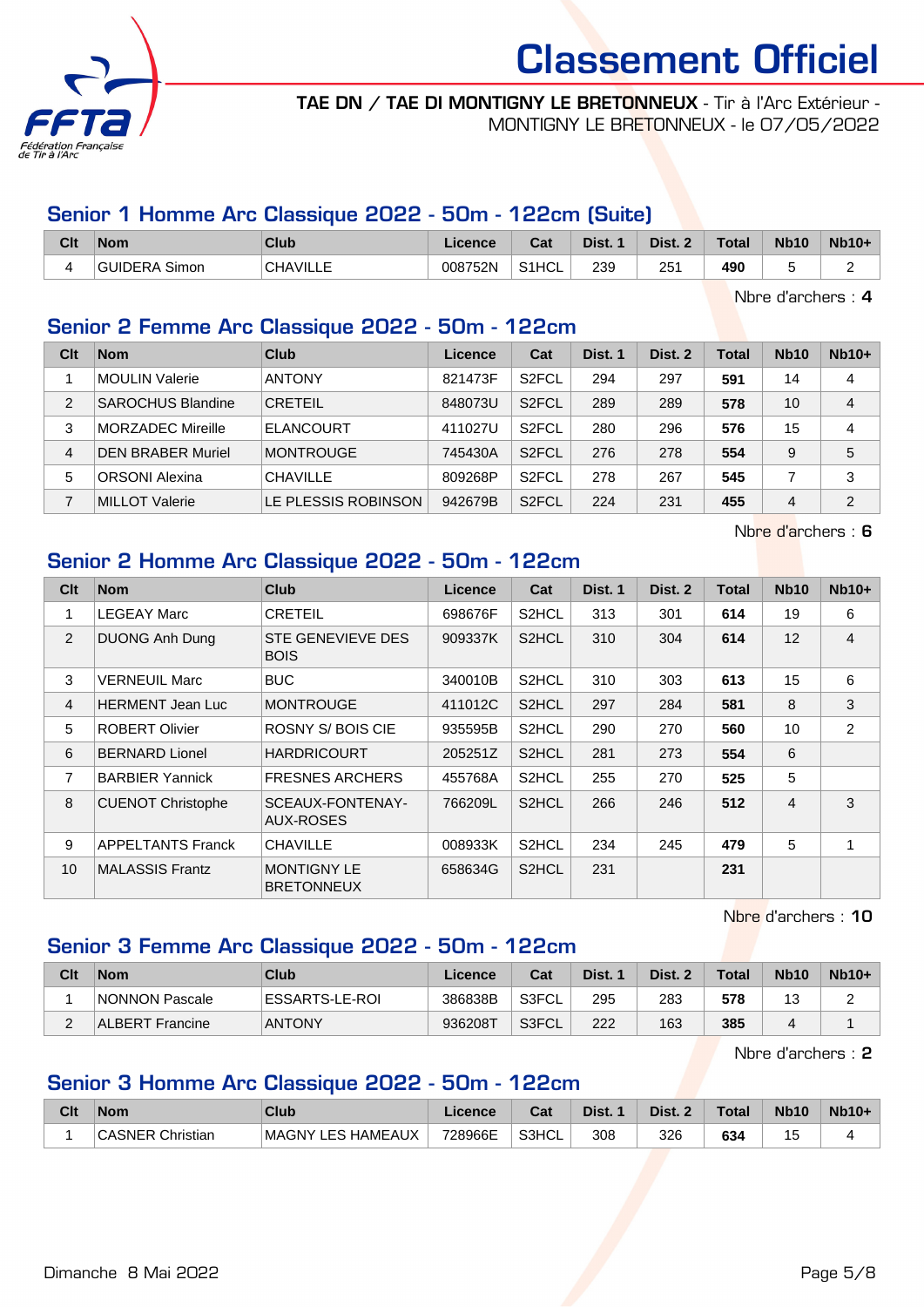

#### TAE DN / TAE DI MONTIGNY LE BRETONNEUX - Tir à l'Arc Extérieur - MONTIGNY LE BRETONNEUX - le 07/05/2022

#### Senior 3 Homme Arc Classique 2022 - 50m - 122cm (Suite)

| Clt | <b>Nom</b>                  | Club                                    | Licence | Cat   | Dist. 1 | Dist. 2 | Total | <b>Nb10</b> | $Nb10+$        |
|-----|-----------------------------|-----------------------------------------|---------|-------|---------|---------|-------|-------------|----------------|
| 2   | <b>PERON Erwan</b>          | <b>PARIS ARC CLUB</b>                   | 602665W | S3HCL | 295     | 278     | 573   | 10          | 3              |
| 3   | <b>VERRIEZ Christian</b>    | MAGNY LES HAMEAUX                       | 599351U | S3HCL | 276     | 292     | 568   | 6           |                |
| 4   | DAUMEN Jean-<br>Christophe  | MAGNY LES HAMEAUX                       | 008249S | S3HCL | 271     | 274     | 545   | 9           | $\overline{2}$ |
| 5   | MARSALET Jean               | <b>MAUREPAS</b>                         | 250375X | S3HCL | 262     | 237     | 499   | 5           |                |
| 6   | <b>LEBLANC Fabrice</b>      | <b>MONTIGNY LE</b><br><b>BRETONNEUX</b> | 389514K | S3HCL | 247     | 250     | 497   | 5           |                |
| 7   | <b>VILLETTE Jean Claude</b> | <b>MANTES LA JOLIE</b>                  | 805331K | S3HCL | 229     | 231     | 460   | 4           |                |

Nbre d'archers : 7

#### Senior 1 Femme Arc à Poulies 2022 - 50m - 122cm

| Clt | <b>Nom</b>              | Club           | ∟icence | Cat                         | Dist. | Dist. 2 | <b>Total</b> | <b>Nb10</b> | $Nb10+$ |
|-----|-------------------------|----------------|---------|-----------------------------|-------|---------|--------------|-------------|---------|
|     | <b>CELERAULT Marine</b> | <b>ACHERES</b> | 773833Y | S <sub>1</sub> FCO<br>ا ا ت | 335   | 333     | 668          | 28          |         |

Nbre d'archers : 1

#### Senior 2 Femme Arc à Poulies 2022 - 50m - 122cm

| Clt | <b>Nom</b>                        | Club                                     | Licence | Cat                | Dist. 1 | Dist. 2 | <b>Total</b> | <b>Nb10</b> | $Nb10+$ |
|-----|-----------------------------------|------------------------------------------|---------|--------------------|---------|---------|--------------|-------------|---------|
|     | <b>DE LOBEL MAHY</b><br>Christine | <b>CHAVILLE</b>                          | 883967J | S <sub>2</sub> FCO | 323     | 324     | 647          |             |         |
|     | DHOLLANDE Catherine               | <b>IMONTIGNY LE</b><br><b>BRETONNEUX</b> | 750335G | S <sub>2</sub> FCO | 297     | 295     | 592          |             |         |

Nbre d'archers : 2

#### Senior 2 Homme Arc à Poulies 2022 - 50m - 122cm

| Clt | <b>Nom</b>                      | <b>Club</b>     | Licence | Cat                | Dist. | Dist. 2 | <b>Total</b> | <b>Nb10</b> | $Nb10+$ |
|-----|---------------------------------|-----------------|---------|--------------------|-------|---------|--------------|-------------|---------|
|     | <b>DE LOBEL MAHY</b><br>Antoine | <b>CHAVILLE</b> | 789941G | S <sub>2</sub> HCO | 344   | 352     | 696          | 50          | 16      |

Nbre d'archers : 1

#### Senior 3 Homme Arc à Poulies 2022 - 50m - 122cm

| Clt | <b>Nom</b>               | Club                                | Licence | Cat   | Dist. 1 | Dist. 2 | Total | <b>Nb10</b> | $Nb10+$ |
|-----|--------------------------|-------------------------------------|---------|-------|---------|---------|-------|-------------|---------|
|     | <b>GOURCEROL Richard</b> | MONTIGNY LE<br><b>BRETONNEUX</b>    | 658661L | S3HCO | 331     | 339     | 670   | 34          | 20      |
| 2   | <b>ROSSIGNOL Daniel</b>  | <b>GARGENVILLE</b>                  | 636436D | S3HCO | 317     | 330     | 647   | 26          | 6       |
| 3   | <b>CELERAULT Eric</b>    | <b>MAISONS LAFFITTE CIE</b>         | 437995G | S3HCO | 311     | 326     | 637   | 19          | 4       |
| 4   | <b>PIERRE Gilles</b>     | <b>GUYANCOURT</b><br><b>ARCHERS</b> | 406702T | S3HCO | 320     | 313     | 633   | 21          | 7       |

Nbre d'archers : 4

**Promotion** 

| <b>Clt</b> | Nom | Club | Licence | Cat | <b>Dist. 1</b> | Dist. 2 $\parallel$ | Total | <b>Nb10</b> | $Nb10+$ |
|------------|-----|------|---------|-----|----------------|---------------------|-------|-------------|---------|
|            |     |      |         |     |                |                     |       |             |         |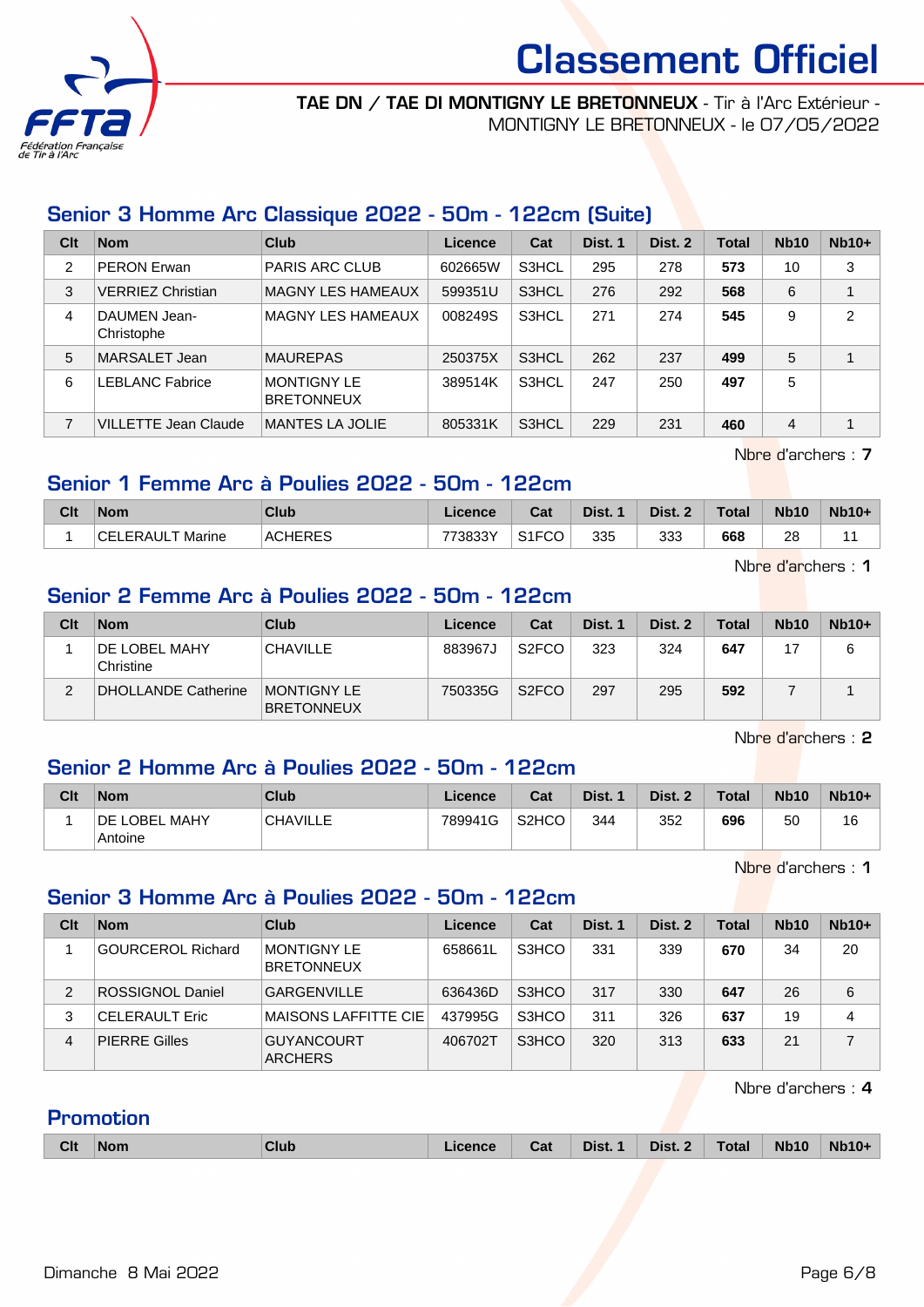

#### TAE DN / TAE DI MONTIGNY LE BRETONNEUX - Tir à l'Arc Extérieur - MONTIGNY LE BRETONNEUX - le 07/05/2022

#### Promotion (Suite)

| Clt | <b>Nom</b>          | Club                             | Licence | Cat | Dist. | Dist. 2 | <b>Total</b> | <b>Nb10</b> | $Nb10+$ |
|-----|---------------------|----------------------------------|---------|-----|-------|---------|--------------|-------------|---------|
|     | DESCHAMPS Alexandre | MONTIGNY LE<br><b>BRETONNEUX</b> | 980216C |     | 235   | 214     | 449          | -           |         |

Nbre d'archers : 1

## Autres tirs

#### Senior 1 Femme Arc Classique 2022 - 70m - 122cm

| Tir   | <b>Nom</b>  | Club                           | icance  | ◠fi<br>vaı   | Dist. | <b>Dist</b> | <b>Total</b> | <b>Nb10</b> | Nh10<br>.0+ |
|-------|-------------|--------------------------------|---------|--------------|-------|-------------|--------------|-------------|-------------|
| Tir 2 | WIRTH Kellv | $\lambda \overline{1111}$<br>ົ | 893316W | 0.1501<br>◡∟ | 223   | 266<br>__   | 489          |             |             |

Nbre d'archers : 1

#### Senior 1 Homme Arc Classique 2022 - 70m - 122cm

| Tir       | <b>Nom</b>               | <b>Club</b>       | <b>Licence</b> | Cat                | Dist. | Dist. | <b>Total</b> | <b>Nb10</b> | $Nb10+$ |
|-----------|--------------------------|-------------------|----------------|--------------------|-------|-------|--------------|-------------|---------|
| Tir.<br>- | <b>HADJAL</b><br>Florian | <b>IELANCOURT</b> | 725153K        | S <sub>1</sub> HCL | 244   | 255   | 499          |             |         |

Nbre d'archers : 1

#### Senior 2 Homme Arc Classique 2022 - 70m - 122cm

| Tir                          | <b>Nom</b>                | Club            | .icence | ∩^∗<br>⊍d | Dist. | Dist. | <b>Total</b> | <b>Nb10</b>                   | $Nb10+$ |
|------------------------------|---------------------------|-----------------|---------|-----------|-------|-------|--------------|-------------------------------|---------|
| Tir <sub>2</sub><br><u>.</u> | <b>CHEVRET</b><br>Gregory | <b>BONDY AS</b> | 283450Y | S2HCL     | 298   | 297   | 595          | $\overline{\phantom{a}}$<br>J |         |
|                              |                           |                 |         |           |       |       |              |                               |         |

Nbre d'archers : 1

#### Senior 3 Homme Arc à Poulies 2022 - 50m - 80cm

| Tir              | <b>Nom</b> | Club         | <b>Licence</b> | Cat   | Dist. | Dist. 2 | <b>Total</b> | <b>Nb10</b> | $Nb10+$ |
|------------------|------------|--------------|----------------|-------|-------|---------|--------------|-------------|---------|
| Tir <sub>2</sub> | HUON Guy   | AUBERGENVILL | 287684A        | S3HCO | 335   | 342     | c77<br>O 7.  | 39          |         |

Nhre d'archers : 1

### Senior 1 Femme Arc à Poulies 2022 - 50m - 122cm

| <b>Tir</b>       | <b>Nom</b>                            | Club           | Licence | Cat                                 | Dist. | Dist. | <b>Total</b> | <b>Nb10</b> | <b>Nb10+</b> |
|------------------|---------------------------------------|----------------|---------|-------------------------------------|-------|-------|--------------|-------------|--------------|
| Tir <sub>2</sub> | ∩FL.<br>T Marine<br><b>FRAI</b><br>H. | <b>ACHERES</b> | 773833Y | $\sim$ $\sim$ $\sim$<br>ັບ∪<br>۱۱ ت | 339   | 332   | 671          | ົດຕ<br>აა   | ٦Δ.          |

Nbre d'archers : 1

#### Senior 3 Homme Arc à Poulies 2022 - 50m - 122cm

| Tir   | <b>Nom</b>        | Club                                    | Licence | Cat   | Dist. 1 | Dist. 2 | <b>Total</b> | <b>Nb10</b> | $Nb10+$ |
|-------|-------------------|-----------------------------------------|---------|-------|---------|---------|--------------|-------------|---------|
| Tir 2 | GOURCEROL Richard | <b>MONTIGNY LE</b><br><b>BRETONNEUX</b> | 658661L | S3HCO | 343     | 346     | 689          | 43          | 16      |
| Tir 2 | CELERAULT Eric    | MAISONS LAFFITTE CIE                    | 437995G | S3HCO | 326     | 330     | 656          | 25          | 8       |

Nbre d'archers : 2

Nombre total d'archers : 97

Club Organisateur :

0878132 CTA A.S.MONTIGNY LE BRETONNEUX

Liste des arbitres :

Arbitre responsable : 385568W MARTIN JEAN-RENE